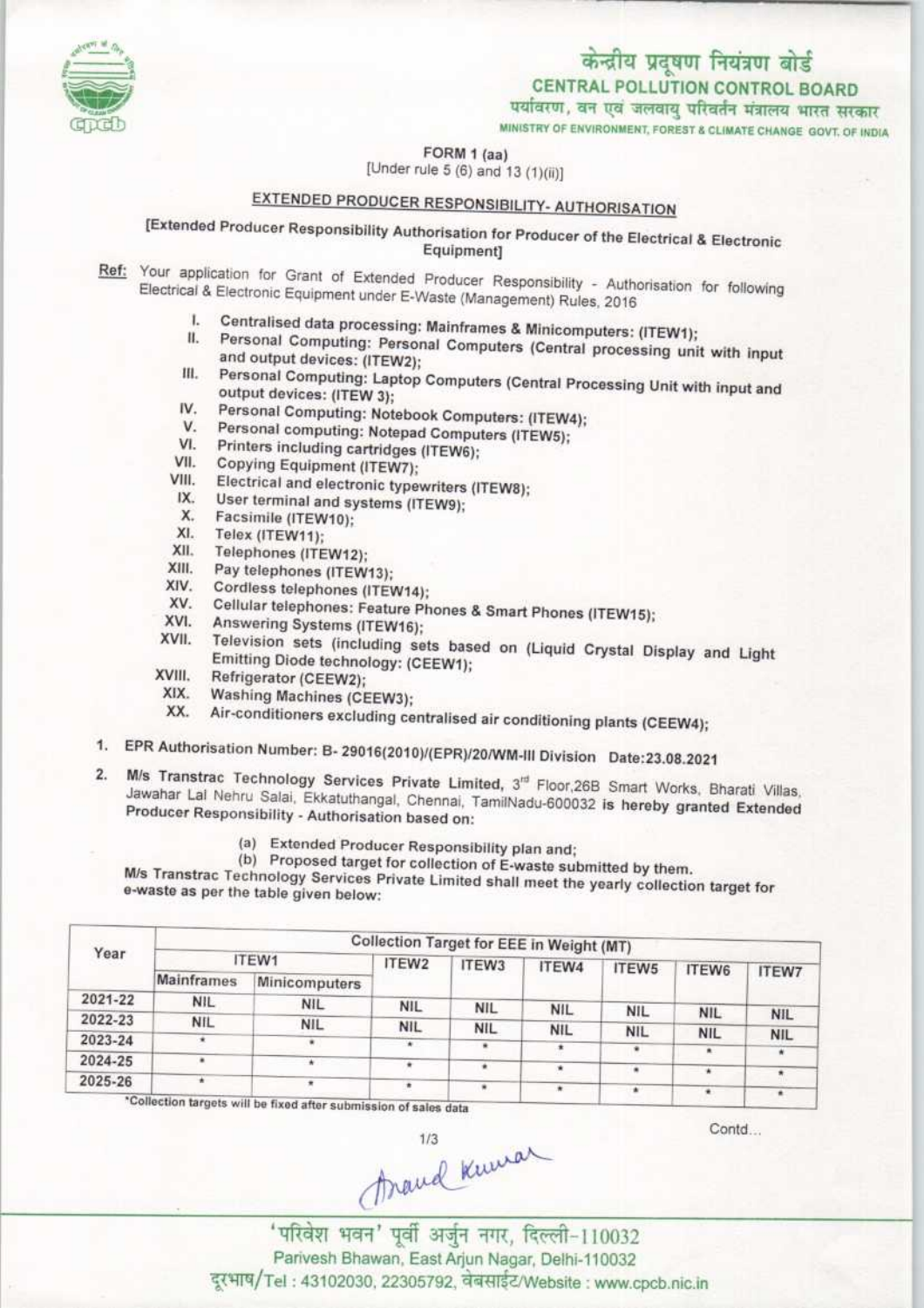

From pre page...

| Year    | Collection Target for EEE in Weight (MT) |            |            |            |            |            |            |                   |                 |  |
|---------|------------------------------------------|------------|------------|------------|------------|------------|------------|-------------------|-----------------|--|
|         | ITEW8                                    | ITEW9      | ITEW10     | ITEW11     | ITEW12     | ITEW13     | ITEW14     | ITEW15            |                 |  |
|         |                                          |            |            |            |            |            |            | Feature<br>Phones | Smart<br>Phones |  |
| 2021-22 | <b>NIL</b>                               | <b>NIL</b> | <b>NIL</b> | <b>NIL</b> | <b>NIL</b> | <b>NIL</b> | <b>NIL</b> | <b>NIL</b>        | <b>NIL</b>      |  |
| 2022-23 | <b>NIL</b>                               | <b>NIL</b> | <b>NIL</b> | <b>NIL</b> | <b>NIL</b> | <b>NIL</b> | <b>NIL</b> | <b>NIL</b>        | <b>NIL</b>      |  |
| 2023-24 |                                          | ٠          | ٠          | ۰          |            |            | ٠          |                   | ٠               |  |
| 2024-25 | ٠                                        | ۰          | ۰          | ٠          | ٠          |            | ٠          | $\pm$             | ۰               |  |
| 2025-26 |                                          | $\bullet$  | ۰          | ٠          | ۰          |            | ٠          | ٠                 | $\bullet$       |  |

| Year    |            | Collection Target for EEE in Weight (MT) |                   |            |            |  |  |
|---------|------------|------------------------------------------|-------------------|------------|------------|--|--|
|         | ITEW16     | CEEW1                                    | CEEW <sub>2</sub> | CEEW3      | CEEW4      |  |  |
| 2021-22 | <b>NIL</b> | <b>NIL</b>                               | <b>NIL</b>        | <b>NIL</b> | <b>NIL</b> |  |  |
| 2022-23 | <b>NIL</b> | <b>NIL</b>                               | <b>NIL</b>        | <b>NIL</b> | <b>NIL</b> |  |  |
| 2023-24 |            |                                          |                   |            | ۰          |  |  |
| 2024-25 |            |                                          |                   |            |            |  |  |
| 2025-26 |            |                                          |                   |            |            |  |  |

3. The Authorisation shall be valid for a period of five (5) years from date of issue with following conditions:

- i. You shall strictly follow the approved Extended Producer Responsibility plan, a copy of which is enclosed herewith as Enclosure-I;
- ii. You shall ensure that collection mechanism or collection Centres are set up or designated as per the details given in the Extended Producer Responsibility plan and that shall be completed<br>before the proposed dates if any in the EPR Plan (list of collection Centres and the toll free numbers for reverse logistics enclosed);
- iii. You shall ensure that all the collected e-waste is channelized to your dismantler/recycler Horizon Recycling Pvt. Ltd. Khasra No 35, Vill Kumarhera, Green Land Industrial Complex, 7km, Dehradun Road, Saharanpur-247001 U. P. and record shall be maintained at dismantler/recycler and at your end.
- iv. You shall maintain records, in Form-2 of these Rules, of e-waste and make such records available for scrutiny by Central Pollution Control Board;
- v. You shall file annual returns in Form-3 to the Central Pollution Control Board on or before 30th day of June following the financial year to which that returns relates.

#### vi. General Terms & Conditions of the Authorisation:

- a. The authorisation shall comply with provisions of the Environment (Protection) Act, 1986 and the E-waste (Management) Rules, 2016 made there under;
- b. The authorisation or its renewal shall be produced for inspection at the request of an officer authorised by the Central Pollution Control Board;
- c. Any change in the approved Extended Producer Responsibility plan should be informed to Central Pollution Control Board within 15 days on which decision shall be communicated by Central Pollution Control Board within sixty days;

Contd...

213 Remark